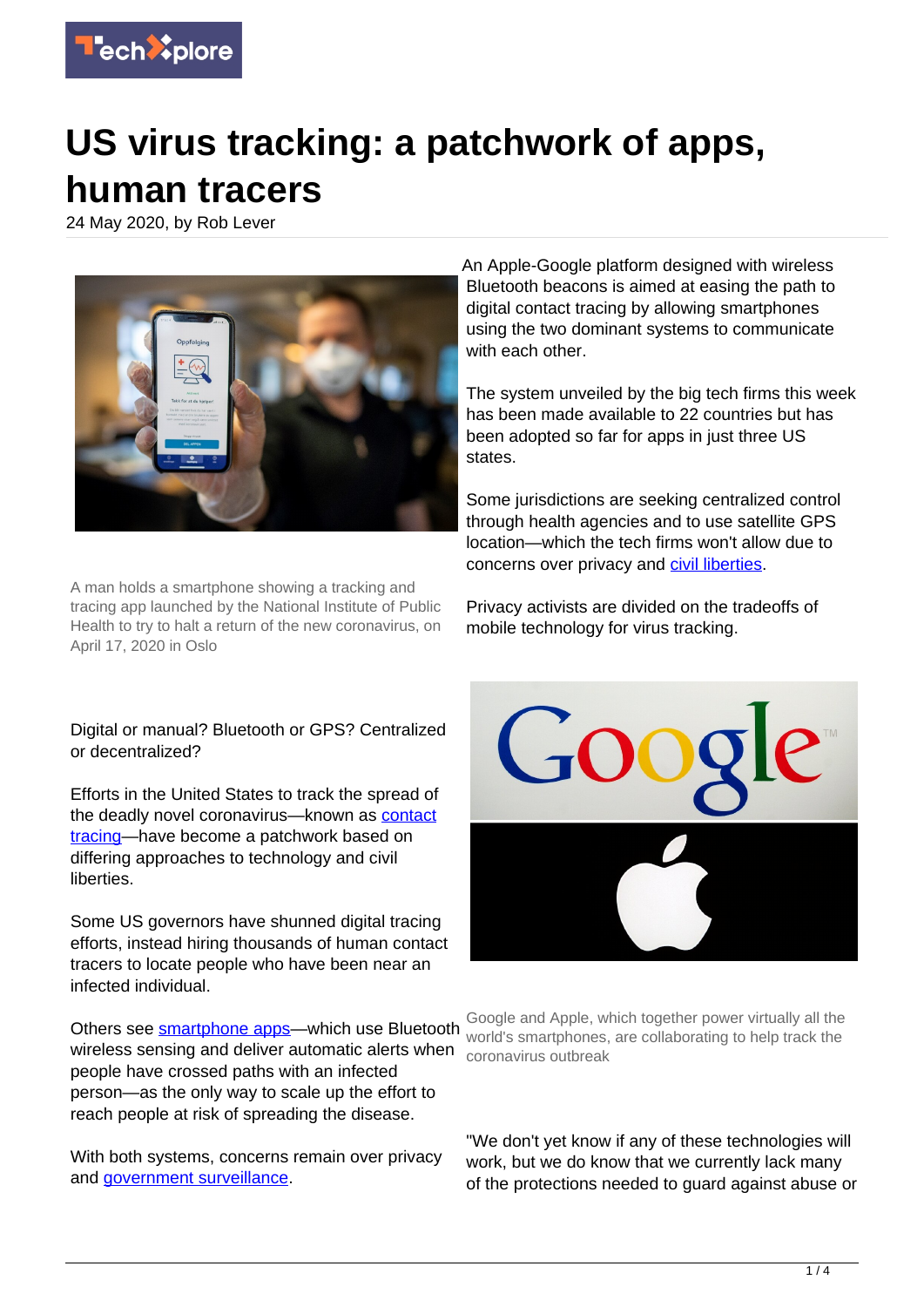

overreach," said Neema Singh Guliani of the American Civil Liberties Union.

But Jules Polonetsky of the Future of Privacy Forum, a nonprofit research group, said the Google-Apple system strikes the right balance on privacy because it keeps data on users' devices until they choose to share it.

"Relying on such apps is in my view a potentially helpful supplemental safety measure that fills a gap created by the current challenges," Polonetsky said in a blog post.



## **Location tracking**

Several US states are launching their own apps without Google and Apple—a situation similar to that in Europe where competing tracing systems are being developed.

Rhode Island's "Crush Covid" app was developed by India-based tech firm Infosys and uses GPSbased location sensing, location maps and push notifications.

Utah's Healthy Together app uses a similar system while promising to delete location and Bluetooth data after 30 days.

Some officials have pressed Google and Apple to allow the use of location data in its API, or application program interface.

Polonetsky noted that any changes "will affect users in every country in the world, creating risks that governments could misuse the API for law enforcement or for human rights abuses."

Contact tracing for infectious diseases has been traditionally done by people in call centers such as this one in Brussels in a May 20, 2020 photo

Lauren Sarkesian of the New America Foundation's Open Technology Institute noted that to get wide participation, "governments and app providers must ensure that strong privacy protections are in place, especially by avoiding collection of sensitive location data."

To be effective, digital tracing needs buy-in from at least 40 to 60 percent of a population, according to some researchers.

In Utah, 45,000 people, less than two percent of the population, downloaded the tracing app in the first month it was available.

A poll by research firm PSB found two-thirds of Americans distrust the government with their personal data in dealing with the COVID-19 outbreak.

"Although contact tracing is essential for public health, Americans' distrust in the government's ability to safeguard data lowers the trade-offs of sharing personal data for the public good," said Chris Foster of PSB parent firm BCW.

Claire Standley, a professor at the Georgetown University Center for Global Health Science and Security, said digital tracing efforts may be hampered by a low rate of adoption and competing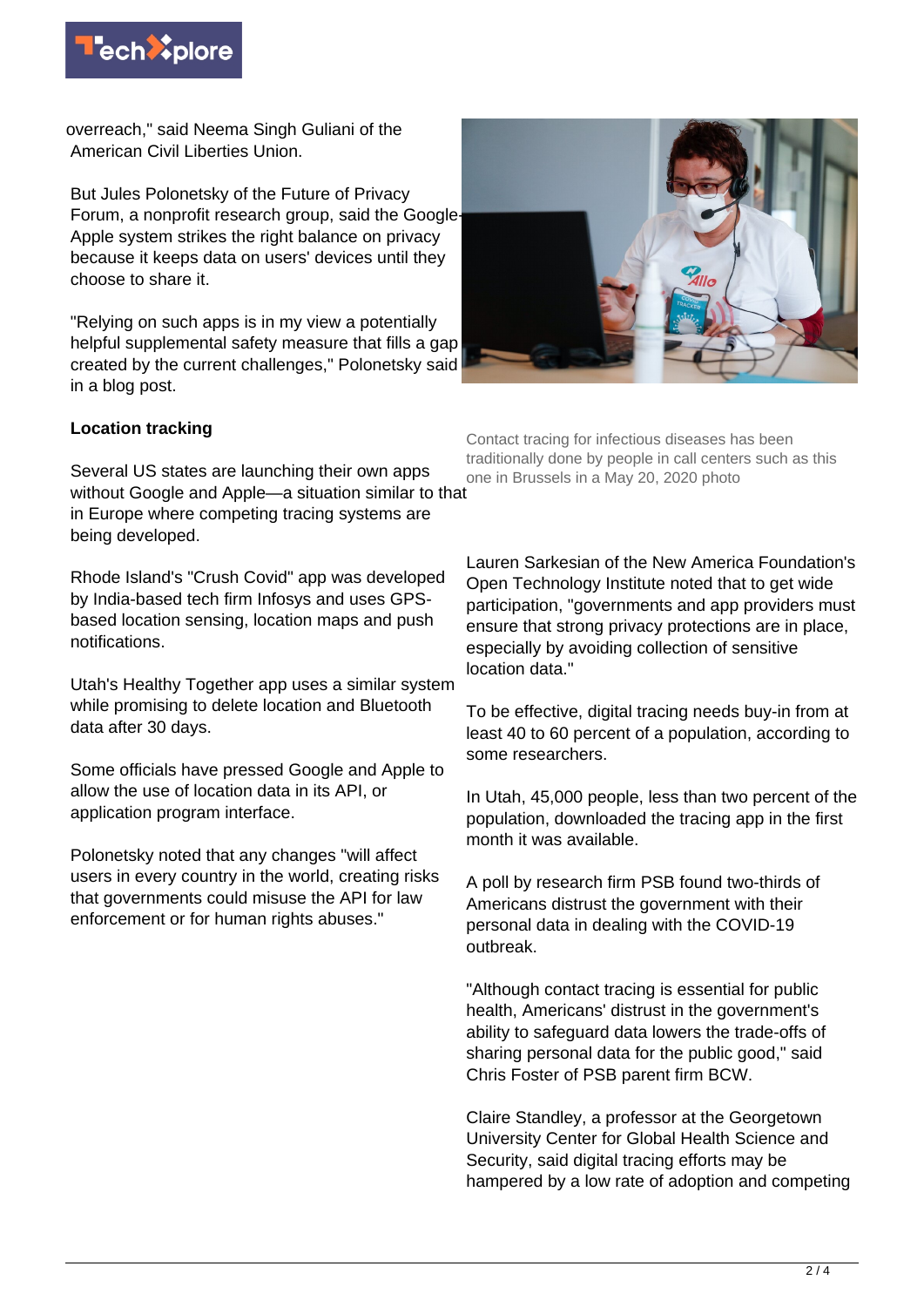

## systems.

"If incompatible apps are used, it could make it much more challenging to track people if they move than the slow and imprecise manual contact between jurisdictions," she said.

## **Tracer armies**

contact tracing by hiring people to call those at risk of infection, a painstaking process which has its own challenges.



Contact tracing apps like this one used in Singapore can notify people who have been in proximity to an infected person, but some activists fret over how governments wll use the data collected

Early estimates indicated 100,000 new tracers would be required for the United States, while some experts say the need is far greater.

More than a dozen public health experts urged Congress in an open letter to appropriate \$12 billion to vastly expand the number of contact tracers to 180,000.

New York is hiring an estimated 17,000 tracers and California at least 10,000. Massachusetts took the lead with the hiring of 1,000 people and similar efforts are underway in Maryland, Virginia, Indiana and other states.

Albert Gidari, consulting director of privacy at the Stanford Center for Internet and Society, said digital Bluetooth systems will be faster and better tracing, which relies on people's memory, and may not identify encounters with people who don't know each other.

Some large US states have opted for old-fashioned A manual system "requires you to disclose personal information to a stranger who works for the government without the faintest idea of who will see, how it is stored or how long it will be kept," Gidari told an online conference organized by the Center for Democracy and Technology.

> Some experts say the virus is so challenging it requires a massive effort in both digital and human contact tracing.

> "There may be additional benefit in including digital technologies alongside traditional human contact tracing," Standley said.

© 2020 AFP